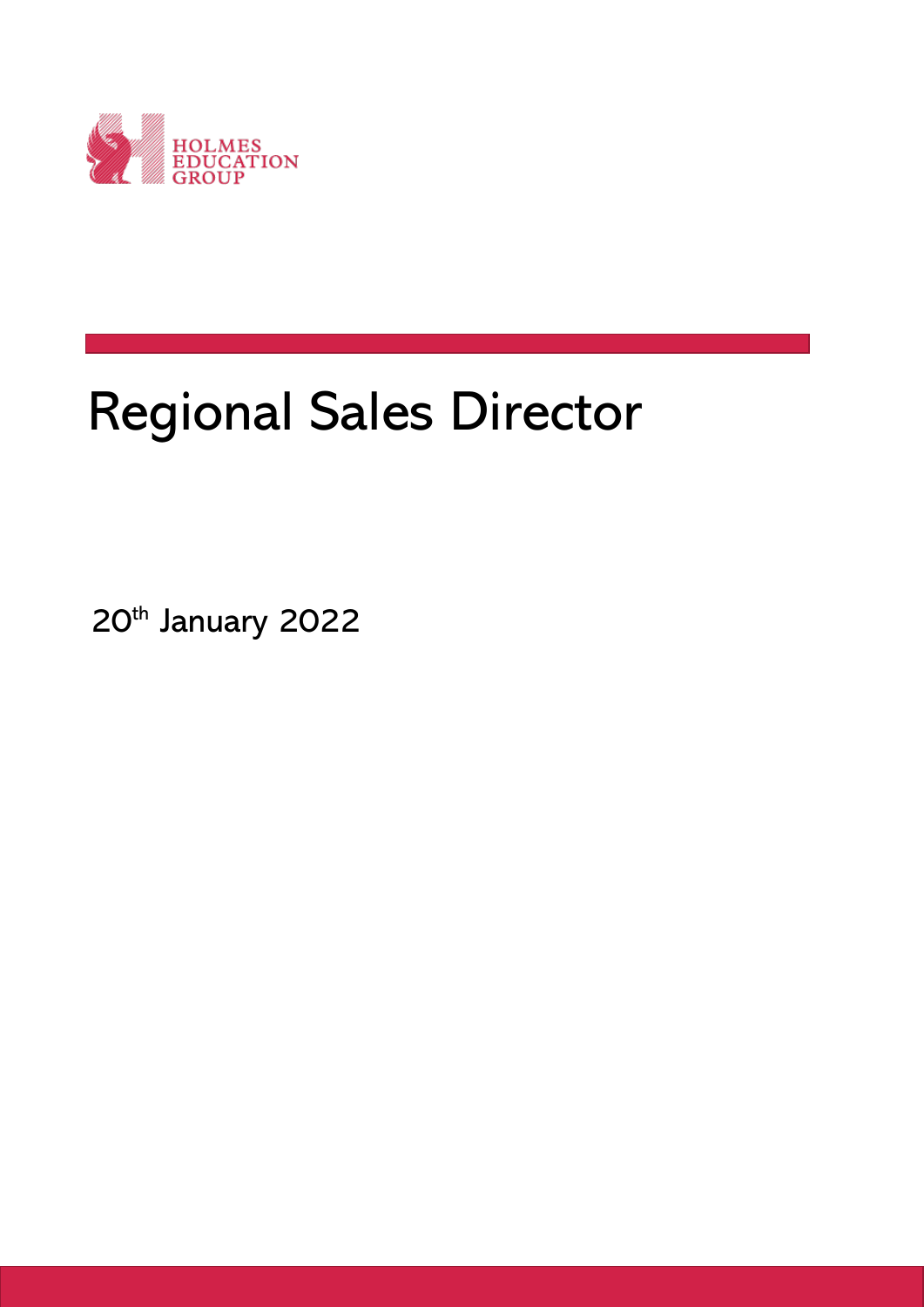Regional Sales Director

## **Location: London, Office Based Closing Date: 18th February 2022**

Holmes Education Group is looking for a dynamic Regional Sales Director to lead our rapidly growing student recruitment operation.

Managing an in-market team of Regional Managers, you will be tasked with achieving ambitious recruitment targets via a network of student recruitment agents. In this newly created role, you will have a wide scope to run the team the way you see fit.

This is very much a hands-on role. You will be involved with agents and students on a daily basis, working alongside your Regional Managers. You should have a minimum of three years' experience in a major recruitment market.

Skills and Attributes

- **A Natural Salesperson:** You will be selling on a daily basis and must love chasing down ambitious sales targets.
- **Organised and Meticulous:** You will need to use the technology available to stay on top of your pipeline.
- **Leadership Skills:** The ongoing motivation and development of your team is a key aspect of this role**.**
- **Industry Knowledge:** You should possess in-depth knowledge of your markets, as well as UKVI policies and practices.
- **Service Oriented:** You respond quickly and accurately to a range of enquiries from colleagues and customers alike.

The role is based full-time in our Central London office. Home/remote working is not available with this position.

## About Holmes

Holmes Education Group is a private education provider, with operations in Australia, the UK, Ireland, the US, Canada, and China. Holmes currently has embedded college partnerships with 5 UK universities, most recently adding the University of Chichester to our

Holmes Education Group 24 Great Chapel Street London W1F 8FS